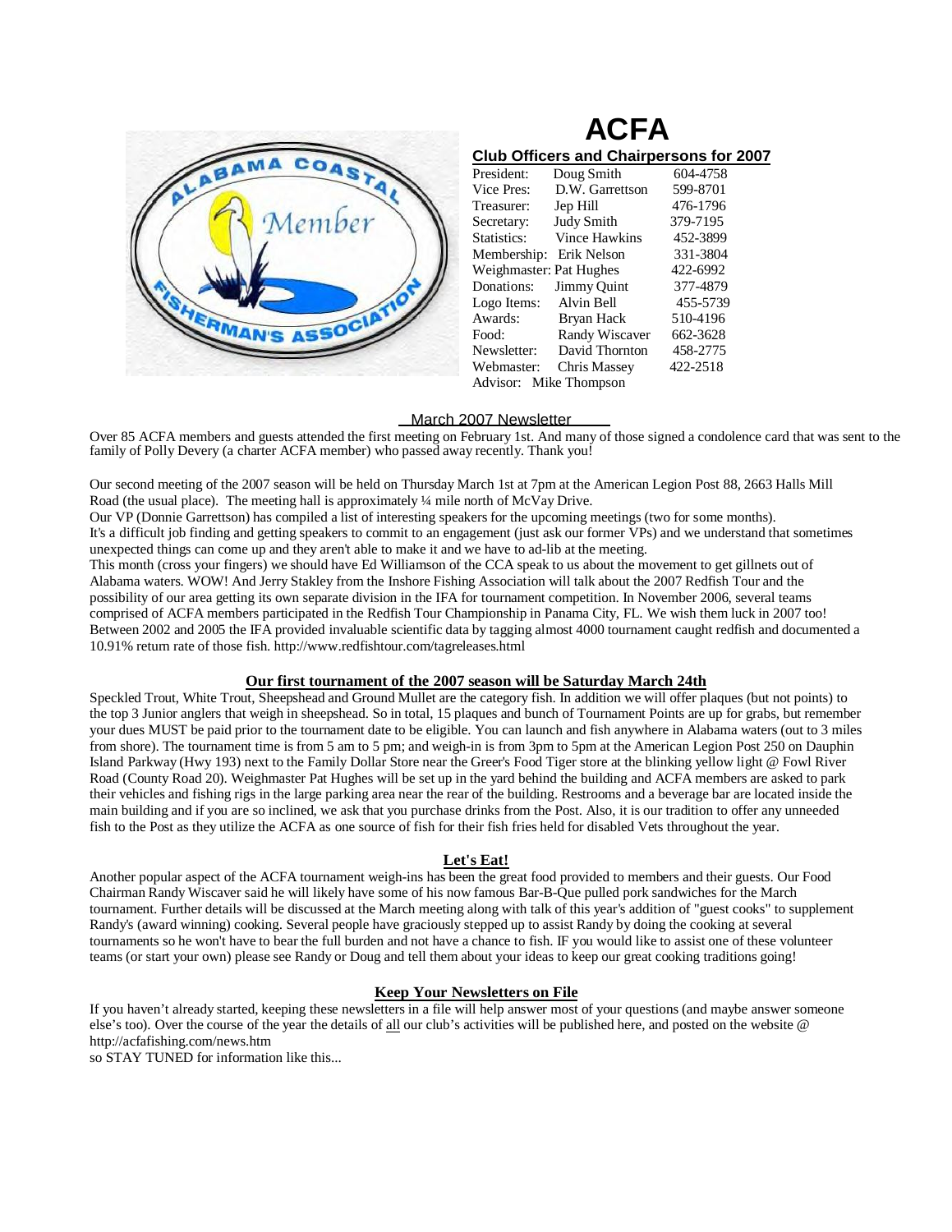# **2007 Tournament Schedule** (ALL tournaments are on Saturdays)

**March 24 "**March Madness" Speckled Trout, White Trout, Sheepshead, Ground Mullet (+ 3 Jr. Sheepshead trophies)

April 7 "Spring Breakout" Speckled Trout, Flounder, Sheepshead, ground Mullet (+ 3 Jr Ground Mullet and 3 Pompano trophies) **May 5** "Speckled Trout Challenge" Speckled Trout (only) (+ 3 Jr Speckled Trout trophies)

**June 9** "Summer Starter" Speckled Trout, Redfish, Flounder, Ground Mullet, Spanish Mackerel (+ 3 Jr Flounder)

**July 7** "Rodeo Warm-up" Speckled Trout (5/team), Redfish, Flounder, White Trout, Blackfish (+ 3 Jr Croaker trophies)

**Aug 4** "Mobile Bay Grand Slam" Speckled Trout, Redfish, Flounder, White Trout, Blackfish (+ 3 Jr White Trout & Biggest Slam)

**Sept 8** "End of Summer" Speckled Trout, Redfish, Flounder, White Trout, Spanish Mackerel (+ 3 Jr White Trout)

**Oct 20** "Causeway Classic" Speckled Trout, Redfish, Flounder, Sheepshead (+3 Jr Redfish trophies)

#### **The Mini-Seminars Return**

The hugely popular Mini-Seminar Series will resume for the March meeting with "Fishing the Net", a theme of internet resources for fishermen. I plan to provide discussion and internet links on the local aspects of weather and water data and forecasts, tackle and boating links, fishing discussion forums (similar to our own), fishing articles and a veritable cornucopia of resources available on the world wide web that can help make YOU a better informed, better prepared and better overall fisherman!

The seminars begin promptly at 6pm in the meeting hall.

In addition Joe said he would certainly like to hear **from you** about what other topics you would like to see discussed along the lines of "questions we'd like to hear answered, but were afraid to ask." Some suggested topics already include "Spring Has Sprung" (Spring Fishing Techniques), "Reefs/ Hotspots" and "Tricks of the Trade". You can pass your ideas on to Joe at the meetings or email him at [joesirmon@bellsouth.net](mailto:joesirmon@bellsouth.net) or phone him at 605-5811. See you there!

#### **2007 Memberships are Due and …**

Wouldn't you like to avoid the crush at the Treasurer's Table at the next meeting? You can mail in your \$45 membership fee along with your name, address and telephone number to Jep Hill 61 Williams Court Mobile, AL 36606.

This will go a long way to alleviate the crowding and confusion and leave more room for NEW members to sign up.

As added incentive the ACFA will again this year offer the "Treasurer's Treat" by drawing (at the April meeting) TWO names of members who have renewed by mail (by March 31st) and refund their \$45 membership fee!

And remember, those who already have fish entered in the 2007 Big Fish Contest MUST have renewed their membership by the end of February, or their Big Fish Contest entry will be removed.

Also, you must have paid your dues prior to the upcoming tournament date for you and your family to participate in that tournament.

# **YOUR Newsletter...**

You are receiving these newsletter compliments of the ACFA, THE premier inshore fishing club of coastal Alabama. Membership dues (\$45) are now due for 2007 and MUST be paid in full for you and your family members to compete in club tournaments. After the April mailing, non-renewing member's names will be purged from the mailing list. Mailing this newsletter represents one of the most expensive line items in the ACFA yearly budget. IF you would like to save the club some money (about \$5 per member per year) you can request to have your name removed from the mailing list at any time by phoning any Club Officer or signing a paper that will be passed around at the meetings. NOTE: There will be NO mass email postings of the newsletter. We will try to have all newsletters available on our website during the week they are mailed out. In addition a limited number of printed newsletters will be available at meetings and we'll try to maintain an archive of newsletters on the website for general use and referral @<http://acfafishing.com/news.htm>We welcome any comments or suggestions (but no threats please ;-)

#### **ACFA Logo items**

Our Logo Item Chairman, Alvin Bell said he still has a supply of items to sell from last year, and should have more caps and XXL and XXXL t-shirts printed in time for the March meeting. Due to increased production and shipping costs a modest increase may be forthcoming. An announcement should be made at the meeting and in the next newsletter.

Also, NEW this year we will offer some long sleeve T-shirts along with Ladies' Tees shirts for the lady anglers. In addition we will try to offer the "ACFA Shirt Night" twice this year (IF there is enough interest). The first run will likely be offered in April and the second in October. So we need at least 10 members at this meeting to commit by telling Alvin they would like to participate and have the ACFA logo embroidered on their shirt (for the \$10 fee). The shirts would be collected (along with the money) at the April meeting and returned at the May meeting. This is a stylish addition to any fisherperson's wardrobe, so let him know you're interested.

#### **Sign-In and WIN!**

Those that attend and check in to at least 8 of our 10 regular club meetings (Feb-Nov) will be eligible for our 2007 Grand Attendance Prize Package (worth in excess of \$200 last year). Don't let "the BIG one get away" ;-) So be sure to see Erik Nelson at the sign-in table and please wear a name tag. It's a great help to new members in associating names and faces and for all club members to get to know one another quicker.

#### **Donations are needed …**

For our monthly door prizes and for the 2007 Grand Attendance Prize Package. Please see, or call Jimmy Quint (377-4879) to donate or make arrangements.